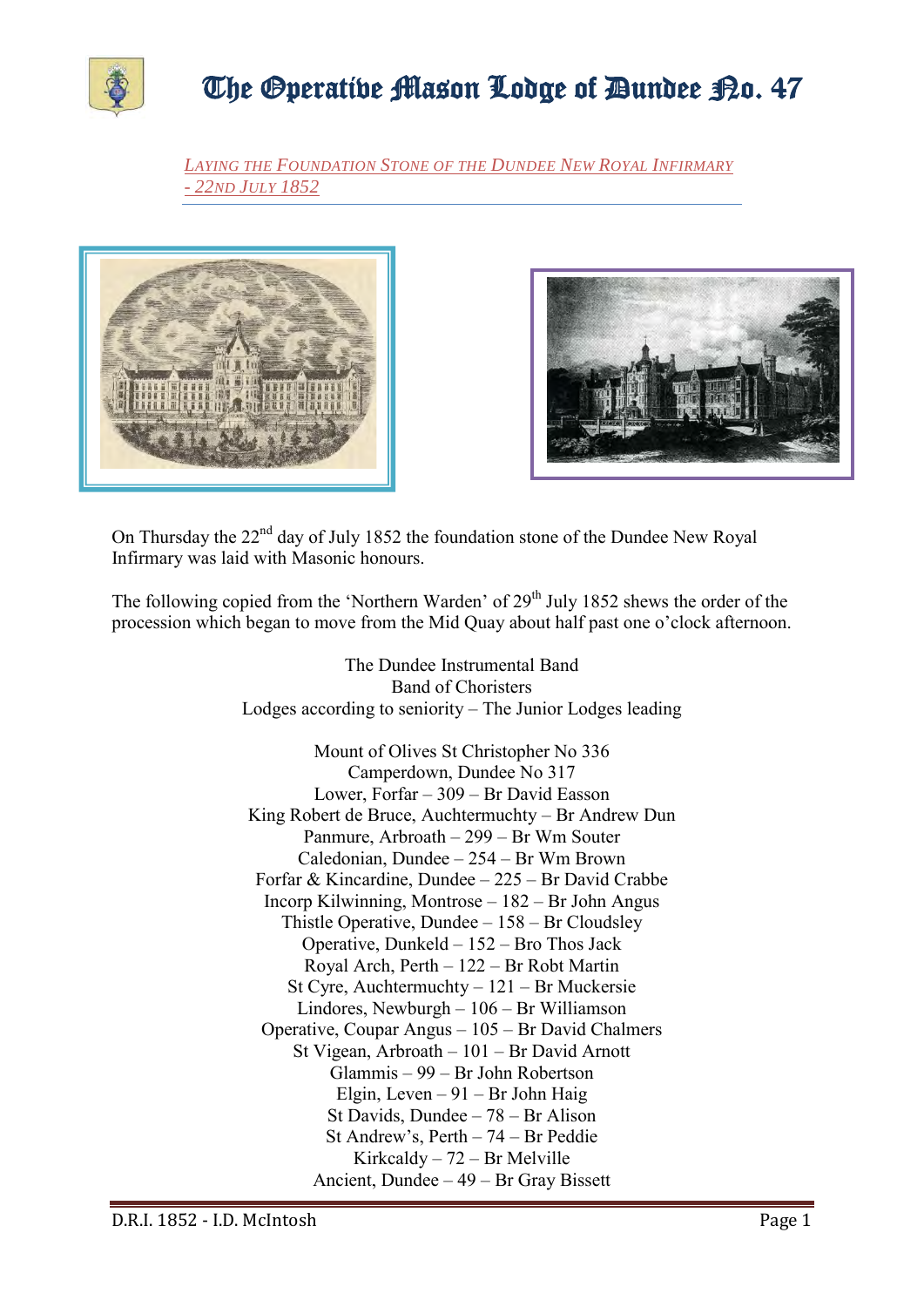

Operative, Dundee – 47 – Br Thos Cuthbert Band of Music St Thomas, Arbroath – 40 – Br William Roy, junior Aberdeen- 34 – Br Alex Martin St Andrew's, St Andrew's – 25 – Br G Cruickshank St John, Cupar – 19 – Br Pagan St John, Dunkeld – 14 – Br Sir John Mackenzie Cannongate & Leith  $-5 - Br$  Machattie Band of Music Perth and Scone  $-3$  – Br Gellatly Provincial Grand Lodge of Aberdeen Band of the  $42<sup>nd</sup>$  Royal Highlanders

Grand Lodge of Scotland Grand Marshalls Grand Tyler (with drawn swords) Grand Tyler Grand Director of Music Grand Bard Grand Director of Ceremonies Grand Steward (White wands) Grand Steward Level (carried by operatives) Plumb Compass (carried by operatives) Square

Grand Steward (White wands) Grand Steward Mallet (carried by an operative) Grand Steward (White wands) Grand Steward Vase (wine) Cornucopea (corn) Vase (oil) (carried by operatives) Grand Steward Grand Steward Grand Steward (with white wands) Grand Jeweller Grand Bible bearer Inscription plate – Architect with plans, bottles etc Grand Steward Grand Steward Grand Steward (with white wands) Sen Grand Deacon – Grand Chaplain in his robes – Jun Grand Deacon Grand Steward (with white wands) Grand Steward Grand Secretary – Grand Treasurer – Grand Clerk Grand Steward – Grand Steward – Grand Steward Senior Grand Warden (with batons) Junior Grand Warden Grand Steward (with white rods) Grand Steward Past Grand Master – Depute Grand Master – Sub Grand Master Grand Steward – Vice President of Grand Stewards – Grand Steward (with white rods) Grand Sword Bearer

> GRAND MASTER His Grace the Duke of Atholl. M.W.G.M.

Grand Steward – President of Grand Stewards – Grand Steward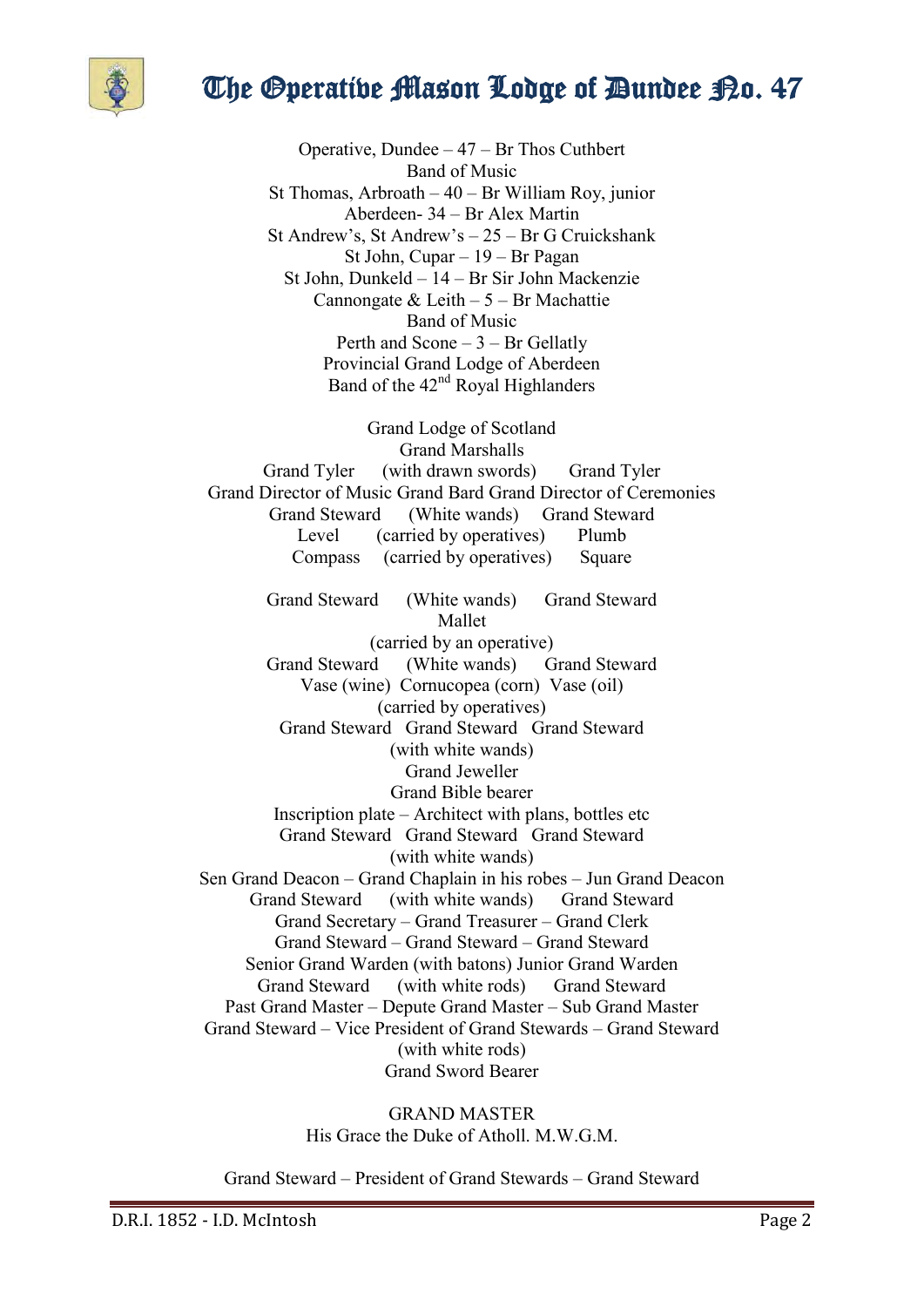

(With white rod) {carrying the Grand Master's rod} (with white rod) Past Grand Masters Provincial Grand Masters Past Grand Wardens THE CLERGY Four police officers abreast Band of Music Town's Flags Town's officers with Halberts Provost, Magistrates and Town Council Accompanied by George Duncan Esq., M.P. for the Burgh Three police officers

Guildry Flag Dean of Guild and Guild brethren, four abreast Nine Trades Flags Convenor and Deacons Members Three abreast Band of Music Flags Members of the Trinity House and Shipmasters at the Port Preceded by officers carrying sextant, quadrant, etc etc Three abreast Printers with banners Bakers – Plasterers – curriers (sic) Sawyers Weavers Incorporation from Lochee Band of Music

The procession then moved along by Castle Street to the High Street, thence by reform street, Meadowside and the Constitution road. Over the whole line every window was occupied and the streets presented a dense mass of living beings. No interruption however was experienced, the greatest order prevailed amongst the inhabitants and every one seemed more disposed than another to enjoy the scene by giving effect to the arrangements. The appearance on arriving at the foot of Constitution road was truly grand and picturesque. The front rank of the Masonic bodies had got to the top and turned the corner of Sommerville place before the Grand Lodge, which formed the rear rank, had arrived at the bottom, so that the entire line of road was covered with the masons and every available spot on the declivities on each side was occupied with fashionable dressed parties.

The Junior Lodges being in front on arriving at the entrance of the ground, halted, opened their ranks and allowed the Grand Lodge to enter the ground first, the senior Lodges following. In a short time the whole mass had taken up their positions in the most orderly and regular manner.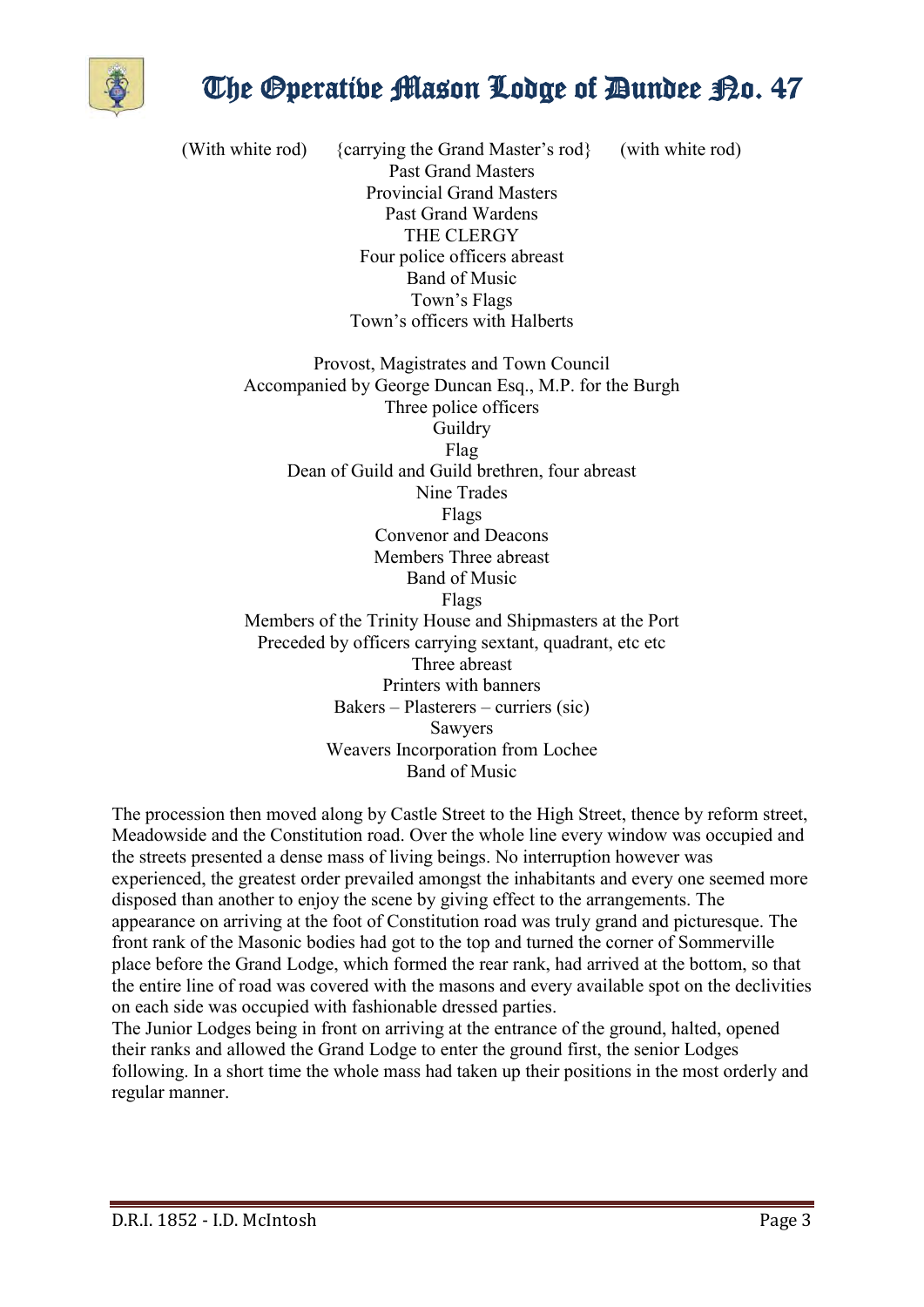

### **REGULATIONS**

TO BE OBSERVED BY THE

Members of the Grand Codge of Scotland, the Masters of Codges and Brethren,

UPON THE OCCASION OF THE

PROCESSION ON THURSDAY THE 22d JULY, 1852,

AT THE

LAYING OF THE FOUNDATION-STONE

#### THE DUNDEE ROYAL INFIRMARY.

1. The Members of the Grand Lodge, the Masters of Lodges, and the Brethren in general, will assemble on the Queen's Quay, at twelve o'clock, and the Grand Lodge will be opened, in ample form, at half-past twelve o'clock, in the Pavilion, South Union Street.

2. The Lodge being adjourned, the Members of the Grand Lodge, with the other Brethren, will be formed in order of Procession, according to the seniority of their respective Lodges on the roll, under the superintendence of the Marshal.

3. The Procession will, upon a signal being made, move off, from the Queen's Quay, through the Royal Arch, by Castle Street, High Street, Reform Street, Constitution Street, to the site of the Building, in the following order,-viz. Music; Junior Lodge, three abreast, the other Lodges following; Music; the Members and Office-Bearers of the Grand Lodge, accompanied by their proper Officers, in the like order.

4. When the Junior Lodge shall have arrived at the entrance of the space set apart for the Masons, at the site of the Building, it will halt, take open orders and the whole Lodges in the rear follow the like example,-so that the Grand Lodge may pass through the ranks to the place appointed for the Ceremony, attended by the Masters and Wardens of each Lodge present, the Lodges following according to seniority.

5. The Ceremony being over, the Procession will be re-formed, and return, in inverted order, by Somerville Place, Constitution and Ward Roads, North Tay Street, South Tay Street, Nethergate, and Union Street, to the Queen's Quay, when the Grand Lodge will be closed, and the Brethren will dismiss to their respective Lodges or places of Meeting, previous to their assembling at the Dinner.

6. COSTUME-Full Dress, Black, with White Neckeloth and White Gloves. To this, it is hoped, that all present will strictly adhere, erotesumida bus net ill vituril edi to anothrold

7. Bands brought by Lodges to be under the complete control of the Marshal as to their place in the Procession tith Banner.

8. The Brethren who intend to join the Banquet will re-assemble, under their respective Masters and Office-Bearers of their Lodges, in the Pavilion, at half-past three o'clock, and take the places assigned to them by the Stewards, according to the number of their Lodges on the roll. After Dinner, the Lodge will again be opened.

It is most earnestly requested, that all Members of the Fraternity will give the most implicit attention to the foregoing Regulations, and assist the Marshal and Stewards in their arduous duties, in maintaining good order and discipline.

By order of the Committee,

JA. WINTER, Secy.

N.B.-Admission to the Banquet to be by Tickets, five shillings each, which will be had from D. EDWARDS, Bookseller, 33 High Street, and G. LL. ALISON, Wine-Merchant, 20 Nethergate; early application for which is earnestly requested, as only a limited number can be issued.

No money will be taken for the Dinner at the Pavilion.